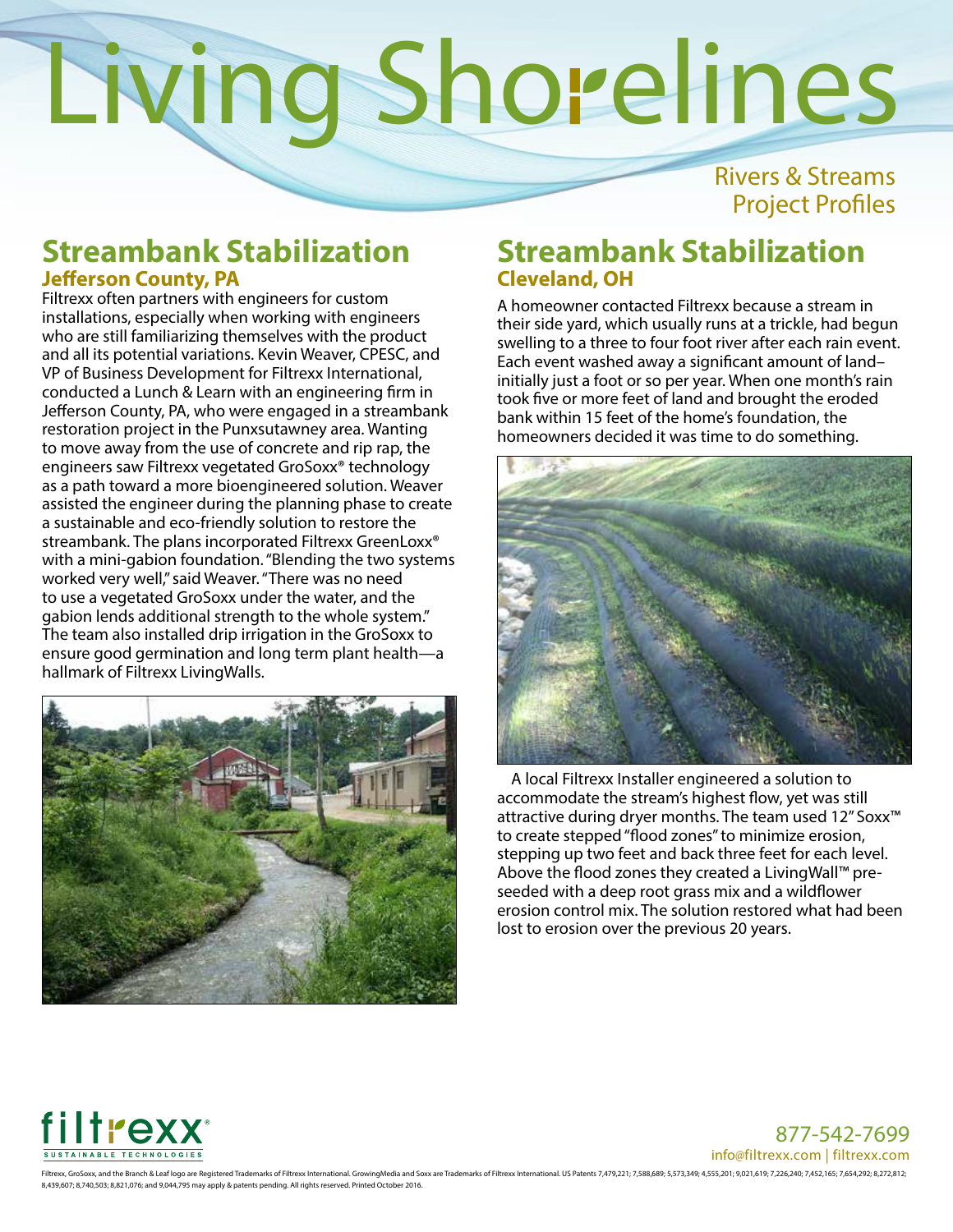Rivers & Streams Project Profiles

### **River Bank Stabilization Brentwood, TN**

The City of Brentwood is an affluent suburb of Nashville. In May 2010 the entire region experienced a "1000-year flood". The two day rainfall at Nashville International Airport shattered the monthly rainfall record for May. According to the NOAA, the equivalent to 420 billion gallons of water fell in just two days.

The City of Brentwood received an unprecedented 14-17 inches of rain. Flooding caused water damage to several hundred homes, mud slides, damage to roads and bridges, and even generated several fires in flooding homes. It turned the normally trickling Little Harpeth River into a raging river. Several homes along an unnamed tributary to the River had lost several feet of land in their back yards. Erosion of these parcels has continued unabated, and with a median property value of \$450,000, this means huge financial losses for the homeowners.

The City's stormwater regulations require a natural, undisturbed buffer along existing streams to improve water quality. City engineers originally proposed to mitigate further erosion using coconut matting with rip rap.However, Tennessee Department of Environment and Conservation (TDEC) rejected the proposal, preferring something "greener". The tributary is a Designated Blue Line Stream, and thus is governed by the TDEC, with strict rules on what you can and cannot do.

Brentwood's Public Works Department turned to Mid-TN Erosion Control for a solution. "We had worked with Mid-TN in the past and knew that they always stood behind their work," said Rich Richardson, Public Works Operations Superintendent for the City of Brentwood. **Continued...** 





877-542-7699 info@filtrexx.com | filtrexx.com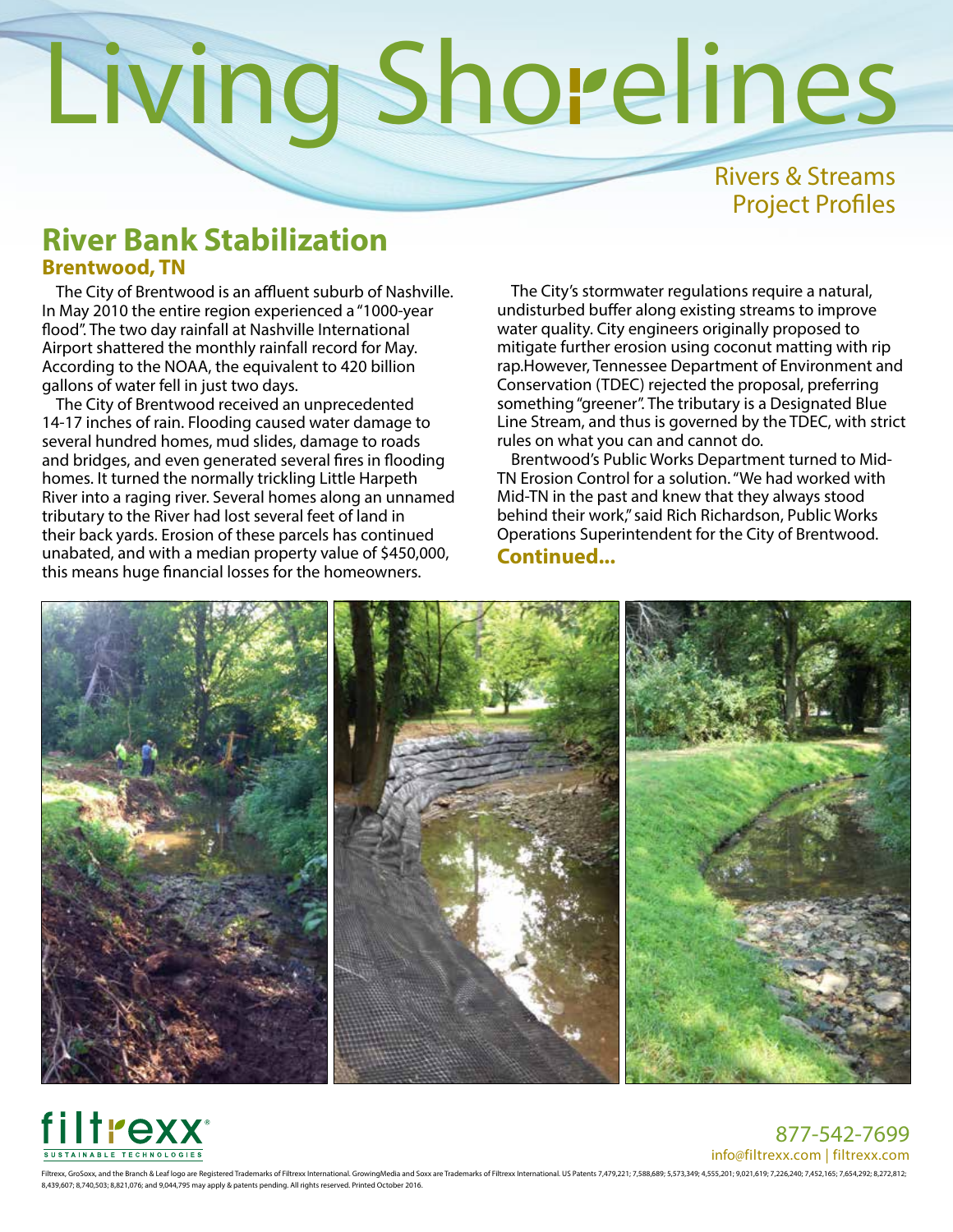## Rivers & Streams Project Profiles

**Continued...** Mid-TN showed them several installations that use Filtrexx® Bank Stabilization technology and they were very impressed with the rapid and sustained vegetation and their overall stability under the constant flow of water.

"We conducted a cost analysis and found that the labor was not drastically different from what we had used in the past, but this system lasts a lot longer," said Richardson. TDEC approved the City's proposal to use Filtrexx® Bank Stabilization technology to mitigate the loss of land. This technology uses GroSoxx® filled with engineered Filtrexx® GrowingMedia™. GroSoxx® are typically pre-seeded with native species for successful establishment. On this project, the GroSoxx® were seeded with switchgrass, hairy vetch, fescue, and bermudagrass.

Mid-TN Erosion stabilized a 530-foot section of bank, at an average height of four feet. "It took six men about a day and half to build the product and a day and a half to install it," said Chris Richey, of Mid-TN.

GroSoxx® are installed in successive courses along with geogrid to provide structural protection, control erosion, and establish and reinforce vegetation all in one simple system. The application has been specifically developed to withstand high flow velocities and shear stresses that conventional products cannot withstand. Over time the vegetation creates a natural anchor between the bank and the stabilization system. We call this "nature's velcro". Eight weeks later, the GroSoxx® have indeed proven to be effective. "I was out there last week and it was unbelievable! You can't see the mesh–it's completely vegetated," said Richardson. "And the homeowners are tickled to death, it looks like their lawn extends right up to the bank."

A biologist by training, Richardson understands the long term benefits. "The vegetation does the work. The product alone is not going to do it," he said. "But once the vegetation is established, I can't see it failing–ever."



877-542-7699 info@filtrexx.com | filtrexx.com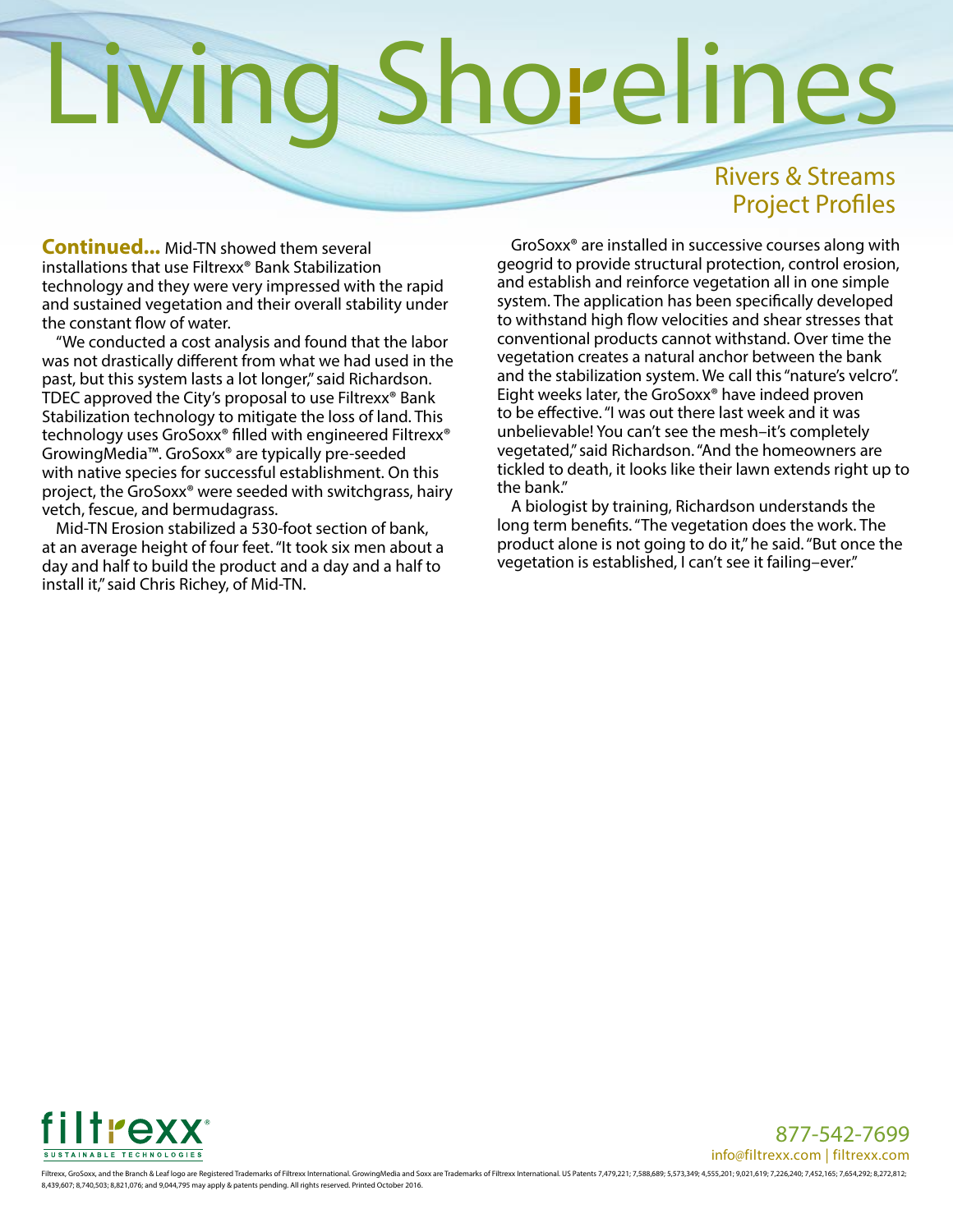## Rivers & Streams Project Profiles

## **Streambank Stabilization Columbia, SC**

A Richland County stream had heavily eroded banks, and residents had begun complaining to the County about the loss of land. Richland County took on the project in order to restore the lost real estate. The engineer originally proposed using turf reinforcement mats, but that would have meant taking away



even more land to create the necessary slope angle. "The County was looking for a design that would allow for the stream banks to be built back up quickly, almost vertically



in some locations, and a design that would also look very natural," said Allison Steele, Stormwater Engineer for Richland County. "The whole point of the project was to give them their yards back." Engineering firm CDM Smith decided to use Filtrexx GreenLoxx LivingWall, not only for its verticality, but also for its ease of installation in a forested environment. The GroSoxx used in the GreenLoxx LivingWall mold to fit around trees, eliminating the need to clear cut. Filtrexx<sup>®</sup> Certified<sup>SM</sup> Installers Eco-FX, Inc.

(Charlotte, NC) and Coogler Construction, Inc. (Ballentine, SC) teamed up for the custom installation. Together they installed approximately 600 feet of streambank, and the work was completed in about two weeks. GreenLoxx can be installed with or without mechanical reinforcement. This project used both. The Soxx were pre-seeded with an annual cover crop. The team returned this spring to plant several hundred native plants for permanent stabilization

### **Creek Bank Stabilization Clemson, SC**

The Clemson University campus is bisected by Hunnicutt Creek. A small but steep bank along this creek had been steadily eroding. Land Planning Associates, Inc. in Easley, SC provided a plan to stabilize the bank using GroSoxx®. Company engineers saw this as a good opportunity to try the product on a small scale. McJunkin Grading installed 12" GroSoxx in a pyramid stack at the top of the slope to divert water to an inlet, while using 8" GroSoxx on the slope itself. "We had used Filtrexx for sediment control in the past, but we had never used the GroSoxx. They were very easy to install," said Kevin Ross, Civil Engineer for McJunkin Grading. LPA Project Manager Allan Fortner was extremely pleased too. "They work fantastic. They did everything we expected and more. We installed the GroSoxx last fall and they are still holding up great after winter.





877-542-7699 info@filtrexx.com | filtrexx.com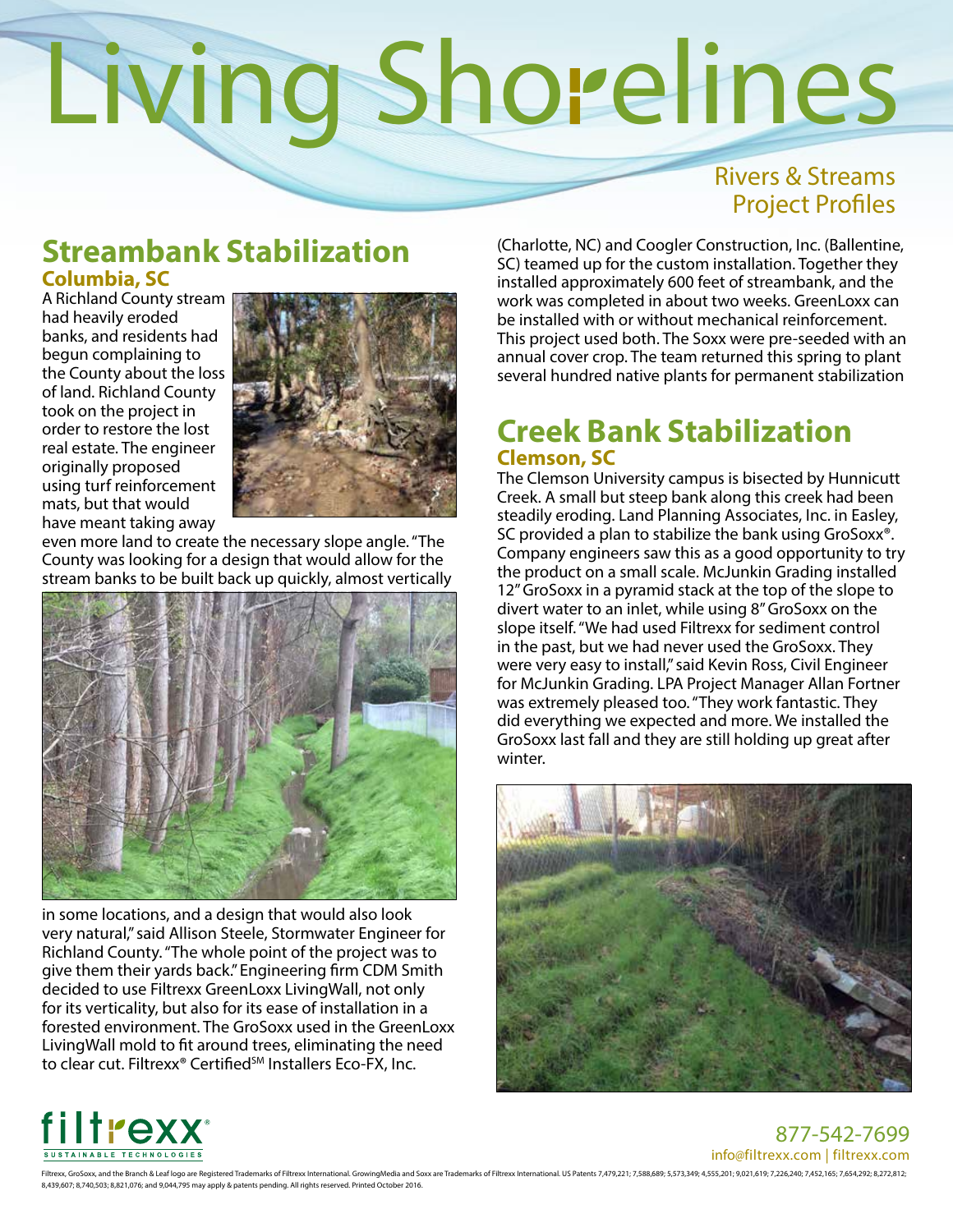## Rivers & Streams Project Profiles

### **Creek Bank Stabilization Albemarle County, Virginia**

The Avon municipal landfill operated between the mid-1950s and early 1970s. Moore's Creek, a tributary to the Rivanna River, flows along the base of the closed landfill and for many years has eroded portions of the landfill slope. During periods of heavy precipitation and high stream flow, exposed wastes and soils have entered the stream.

The property was acquired by a developer to provide access to an adjacent shopping center. To obtain local approval to construct a road over the landfill, the developer voluntarily agreed to implement corrective measures stipulated by the Virginia Department of Environmental Quality that would reduce landfill impacts on the stream. The corrective measures included stabilizing an approximately 300-feet long section of 20 to 40-feet high landfill slope being eroded by Moore's Creek.

The slope is very steep (approximately 70% to near vertical), sparsely vegetated and contains layers of exposed landfill wastes. During normal rainfall soils from the barren slope wash into the creek. During periods of high flow the landfill toe is eroded, resulting in local slides of soil and waste into the creek. The additional stream sediment impacts the Rivanna River (a sediment TMDL stream) several miles downstream.

After reviewing hard armor and green alternatives for stabilizing the slope, the Filtrexx® LivingWall™ concept was selected. Filtrexx provided the design with assistance from The Earthworks Group (Murrells Inlet, SC) and Koth Consulting, P.C. (Powhatan, VA). The design consists of 180 feet of riprap filled gabions founded in the stream bed, extending approximately six feet above the normal stream flow elevation. Above the gabions are four rows of 18-inch diameter seeded GroSoxx® at the base, followed by 12-inch diameter GroSoxx® placed up to the 100 year flood stage elevation.

Access to the work area was very difficult across extremely steep, heavily vegetated slopes. Brent Scarbrough & Company, Inc. (Fayetteville, GA) was the general contractor and Yard Works, LLC (Moseley, VA) was the Filtrexx<sup>®</sup> Certified<sup>SM</sup> Installer. Construction oversight was provided by Draper Aden Associates (Richmond, VA).

Work began in late August 2013, after receiving required permits from the Virginia Marine Resources Commission and Albemarle County, VA. To create a dry work area, stream flow was diverted using an Aqua-Barrier® inflatable dam immediately upstream and pumps were used to discharge the impounded water downstream. Trackhoe and loader equipment were used to shape the slope as necessary before placing a geotextile blanket on the slope surface. After preparing the gabion subgrade, riprap was poured from above the slope into a chute connected to a "rock box" at the toe of slope. A loader removed the riprap and placed it into individual in-place gabion baskets. Once the gabions were completed, Yard Works used a blower truck located above the slope to fill the Soxx™ with compost. Filtrexx® Lockdown™ Netting and duckbill anchors installed on 8-foot centers were used to secure every two rows of Soxx. Once the Soxx were installed, live stakes and plantings were set on 2-foot centers into theLivingWall. The wall was completed to approximately two feet above the 100-year stage. Since the slope was essentially vertical the final two feet, it was finished with either 8-inch Soxx or live stakes.

The LivingWall was completed in March 2014. During construction and since completion of the LivingWall there have been six 1.5 to 4-inch rainfall events. The LivingWall has performed as intended during the six high stream flow events.

*For additional information contact Stephen G. Werner, P.G., Consultant, Draper Aden Associates; 804-869-2246 or swerner@daa.com.*





877-542-7699 info@filtrexx.com | filtrexx.com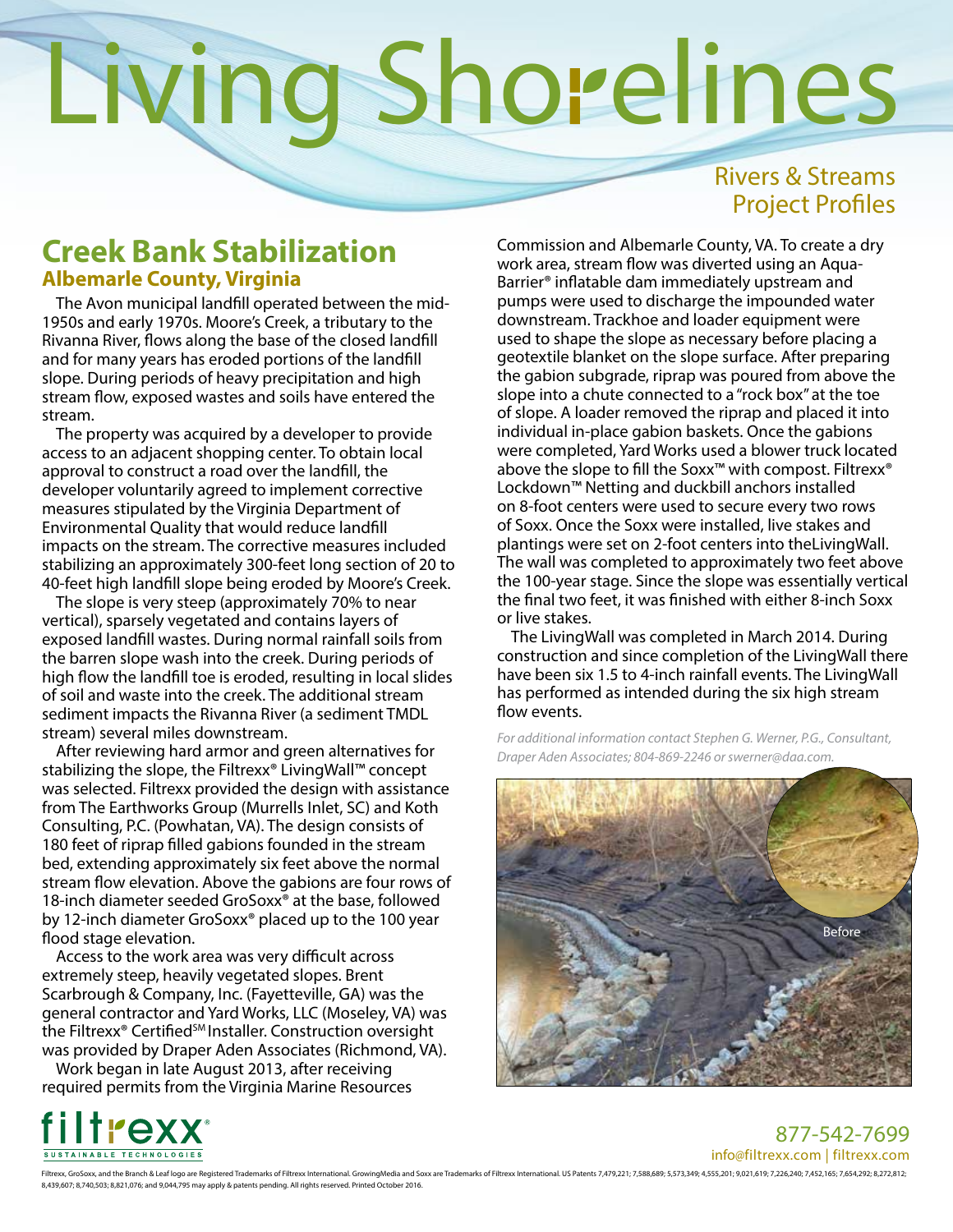Rivers & Streams Project Profiles

### **Creek Basin Stabilization Sarasota, FL**

As part of a \$2.5 million sediment management project, Sarasota County has implemented the Phillippi Creek water quality improvement program. The Phillippi Creek Basin drains 57 square miles of Sarasota County. GroSoxx® Gabions were identified and selected as a critical component for the project. The gabions are used to both stabilize the banks of Phillippi Creek and to remove particulate matter and nutrients from surface runoff and filter lateral movement of water in the soil that drains into the creek. EPA acting assistant administrator Nancy Stoner visited Sarasota County to determine which projects could be replicated in other areas of the country. Overall improvement to Sarasota Bay attracted Stoner to the area however, her focus was on Phillippi Creek, a tributary that, despite its 60 percent reduction in nitrogen pollution since 1988, is still in need of much help. Said Stoner, "There will be a lot of interest in what people have done here and how it worked to restore these water bodies."



## **Riverbank Stabilization Nashville, TN**

The scenic South Harpeth River near Nashville is one of the major tributaries of the Cumberland River. A private landowner needed to build a bridge over the river in order to improve access to his land. It was very important to him to preserve the natural beauty of his mountain hideaway–he didn't want to see rip-rap or boulders along the streambank when it was finished.



Gresham, Smith and Partners worked with Filtrexx to design a vegetated solution using Filtrexx® GroSoxx®–3' sections of Soxx™ pre-seeded for rapid and sustained vegetation that stop the loss of sediment and prevent erosion post-construction. Mid-TN Erosion Control installed the GroSoxx®, which were pre-seeded with turf seed. It took five men only one and one-half days to install the Gro-Soxx® along a 150-foot stretch of streambank. The seed germinated within five days of installation, and was fully vegetated within two weeks.



877-542-7699 info@filtrexx.com | filtrexx.com